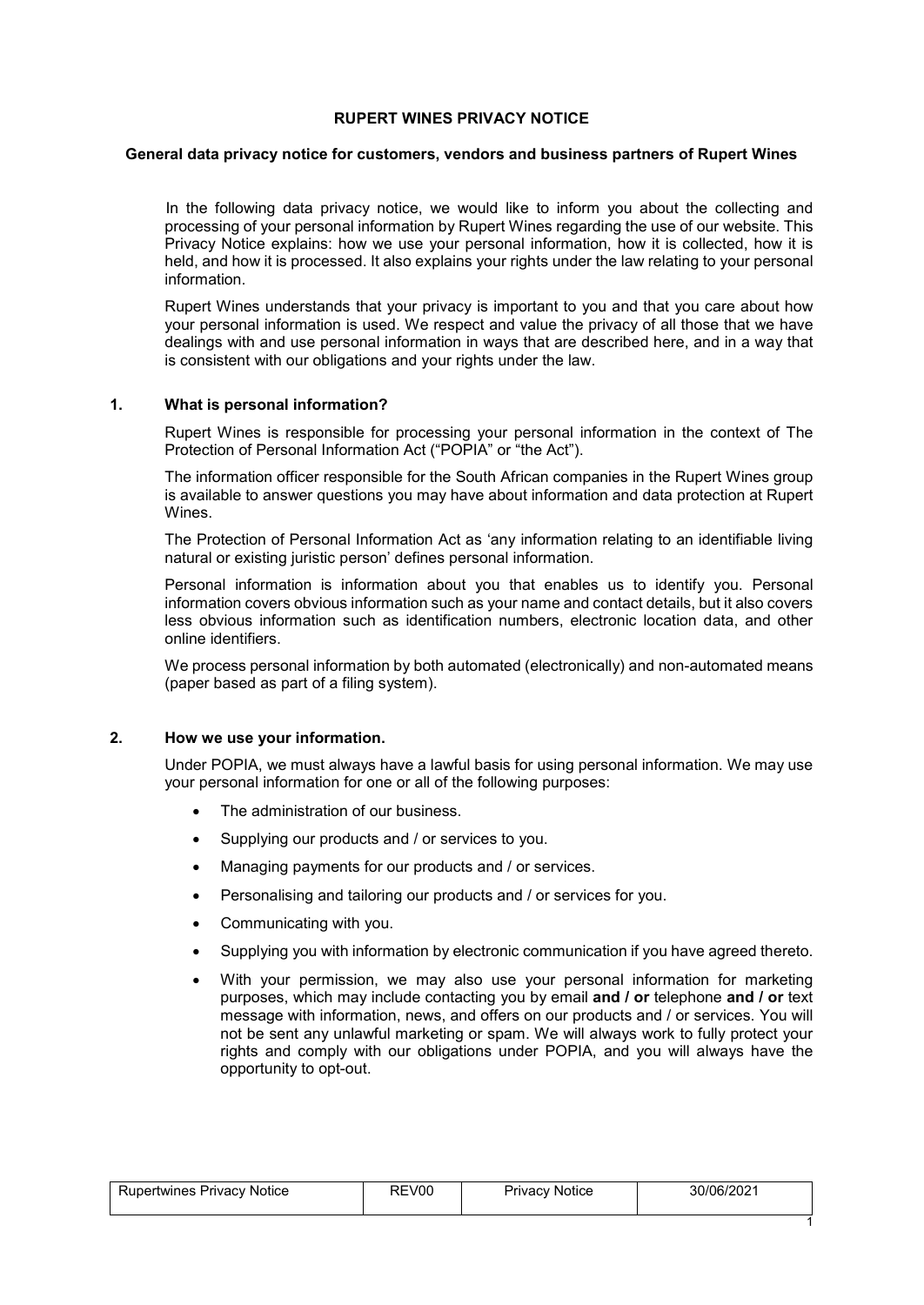### **3. How we share the information we collect and receive**

Personal data is transferred to other companies in the L'Ormarins Agri Group if and to the extent necessary to safeguard our statutory and contractual rights and obligations or our legitimate interests. This may be the case, for example, for the provision of our contractual services. Typical cases are the support of customers by several companies in the L'Ormarins Agri Group and the involvement of service providers for the delivery of products or the dispatch of advertising. If we involve external service providers, this is done in compliance with the applicable data protection regulations.

We will not share any of your personal information with any third parties for any purposes.

We only disclose personal data to other recipients outside of the L'Ormarins Agri Group if we are legally obliged to do so or if you have given us your explicit consent. If any of your personal information is shared with a third party, as described above, we will take reasonable steps to ensure that your personal information is handled safely, securely, and in accordance with your rights.

### **4. Transfer to other countries**

We are based and operate in South Africa. We might transfer your personal information to places outside of South Africa and store it there, where our suppliers might process it. If that happens, your personal information will only be transferred to and stored in country that has equivalent, or better, data protection legislation than South Africa or with a service provider which is subject to an agreement requiring it to comply with data protection requirements equivalent or better than those applicable in South Africa.

### **5. Security**

The security of your personal information is essential to us, and to protect your information, we take a number of important measures, including the following:

- Limiting access to your personal information to those employees, agents, contractors, and other third parties with a legitimate need to know and, where applicable, ensuring that they are subject to duties of confidentiality.
- Procedures for dealing with data breaches (the accidental or unlawful destruction, loss, alteration, unauthorised disclosure of, or access to, your personal information) including notifying you and the Information Regulator's Office where we are legally required to do so.
- We have identified all reasonable and foreseeable internal and external risks and introduced safeguards to mitigate such risks.
- Continuous maintenance and updating of such safeguards to secure your personal information.

## **6. Storage and retention periods**

Personal data will only be stored for as long as necessary to fulfil the specific purpose, as a rule for the duration of the respective contractual relationship, taking into account applicable statutory documentation, verification and retention periods. We will not keep your personal information for any longer than is necessary in light of the reason(s) for which it was first collected. Your personal information will therefore be kept for:

- as long as it serves the purpose it was collected and intended for,
- such periods as prescribed in any legislation applicable to our business,
- any period agreed to in a contract,
- the purposes of fulfilment of a contract, or

any period you may have agreed to.

| pertwines Privacy Notice | V00<br>╰ | <b>Notice</b><br><sup>2</sup> rivacv | 30/06/2021 |
|--------------------------|----------|--------------------------------------|------------|
|                          |          |                                      |            |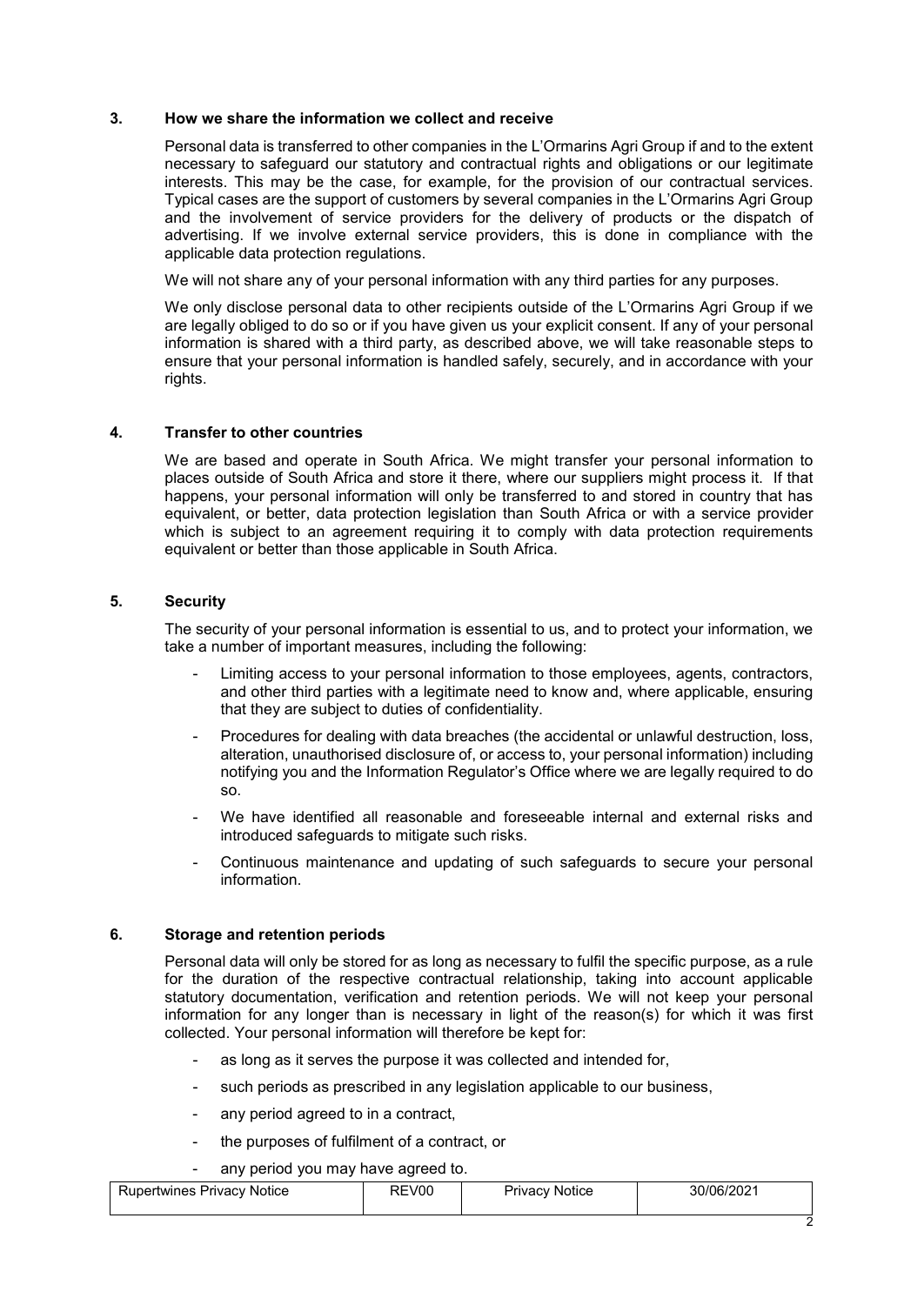Data is deleted using the deletion routines implemented by the process mangers.

## **7. Your rights**

Under POPIA, you have the right to have your personal information processed according to 8 processing conditions that are summarized as follows:

**Condition 1** – Accountability. We must ensure that the conditions set out in Chapter 3 of the Act and all the associated measures are complied with.

**Condition 2** – Personal information must be collected and processed lawfully in a reasonable manner that does not infringe on your rights. Personal information may only be processed if it is adequate, relevant, and not excessive.

Personal information must as far as possible be **collected directly from you.**

**Condition 3** requires that personal information must be collected for a specific explicitly defined and lawful purpose. Such personal information may not be retained any longer than necessary for achieving the purposes for which the information was collected and/or subsequently processed.

**Condition 4** prohibits the further processing of your personal information unless such processing is compatible with the initial purpose of collecting the information.

**Condition 5** requires us to take reasonable, practicable steps to ensure that your personal information is complete, accurate, and not misleading. Such personal information must also be kept up to date, taking into consideration the purpose of the personal information.

**Condition 6** requires that we must, as far as it is practicable, inform you before your personal information is collected and the purpose of collecting and from where your personal information will be collected.

**Condition 7** requires that we must secure the integrity and confidentiality of your personal information by taking appropriate reasonable, technical, and organisational measures, to prevent the loss thereof or unlawful access thereto.

**Condition 8** - You have the right to establish whether your personal information is held by us and to have it corrected or destroyed if it is inaccurate, irrelevant, excessive, out of date, incomplete, misleading, or have been obtained unlawfully.

For more information about our use of your personal information or exercising your rights as outlined above, please contact us using the details provided in Part 8.

It is important that your personal information is kept accurate and up to date. If any of the personal information we hold about you changes, please keep us informed as long as we have that information.

Further information about your rights can also be obtained from the Information Regulator's Office at [https://www.justice.gov.za/inforeg.](https://www.justice.gov.za/inforeg)

If you have any cause for complaint about our use of your personal information, you have the right to lodge a complaint with the Information Regulator's Office. We would welcome the opportunity to resolve your concerns ourselves, so please contact us first, using the details in Part 8.

| Rupertwines Privacy Notice | REV00 | <b>Privacy Notice</b> | 30/06/2021 |
|----------------------------|-------|-----------------------|------------|
|                            |       |                       |            |

3